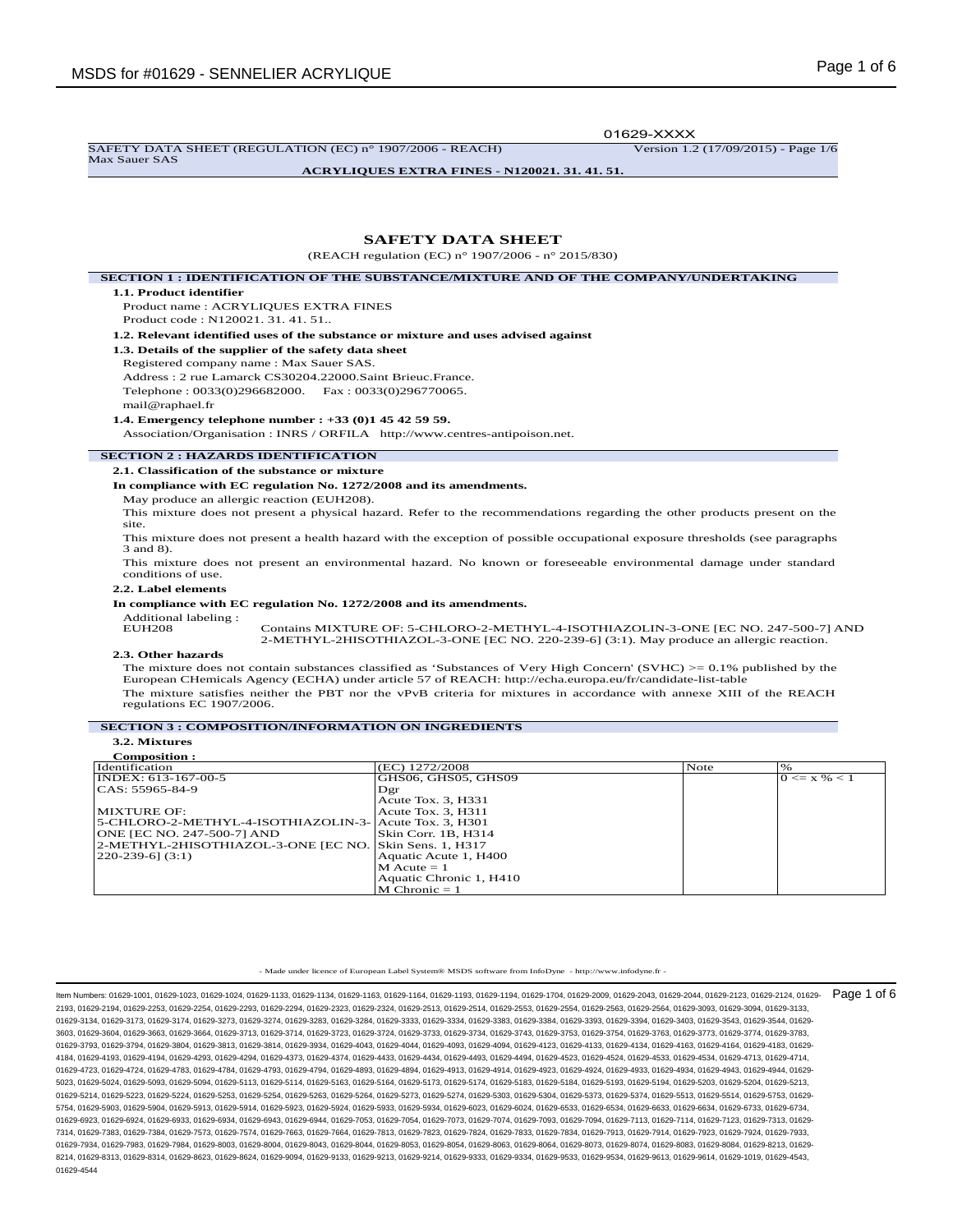| SAFETY DATA SHEET (REGULATION (EC) n° 1907/2006 - REACH)<br>Max Sauer SAS                                          | Version 1.2 (17/09/2015) - Page 2/6 |
|--------------------------------------------------------------------------------------------------------------------|-------------------------------------|
| <b>ACRYLIQUES EXTRA FINES - N120021. 31. 41. 51.</b>                                                               |                                     |
|                                                                                                                    |                                     |
|                                                                                                                    |                                     |
| <b>SECTION 4 : FIRST AID MEASURES</b>                                                                              |                                     |
| As a general rule, in case of doubt or if symptoms persist, always call a doctor.                                  |                                     |
| NEVER induce swallowing by an unconscious person.                                                                  |                                     |
| 4.1. Description of first aid measures                                                                             |                                     |
| In the event of exposure by inhalation :                                                                           |                                     |
| In the event of an allergic reaction, seek medical attention.                                                      |                                     |
| In the event of splashes or contact with skin:                                                                     |                                     |
| In the event of an allergic reaction, seek medical attention.                                                      |                                     |
| In the event of swallowing:                                                                                        |                                     |
| Seek medical attention, showing the label.                                                                         |                                     |
| 4.2. Most important symptoms and effects, both acute and delayed                                                   |                                     |
| No data available.                                                                                                 |                                     |
| 4.3. Indication of any immediate medical attention and special treatment needed                                    |                                     |
| No data available.                                                                                                 |                                     |
| <b>SECTION 5: FIREFIGHTING MEASURES</b>                                                                            |                                     |
| Non-flammable.                                                                                                     |                                     |
| 5.1. Extinguishing media                                                                                           |                                     |
| 5.2. Special hazards arising from the substance or mixture                                                         |                                     |
| A fire will often produce a thick black smoke. Exposure to decomposition products may be hazardous to health.      |                                     |
| Do not breathe in smoke.                                                                                           |                                     |
| In the event of a fire, the following may be formed :                                                              |                                     |
| - carbon monoxide (CO)                                                                                             |                                     |
| - carbon dioxide (CO2)                                                                                             |                                     |
| 5.3. Advice for firefighters                                                                                       |                                     |
| No data available.                                                                                                 |                                     |
| <b>SECTION 6 : ACCIDENTAL RELEASE MEASURES</b>                                                                     |                                     |
| 6.1. Personal precautions, protective equipment and emergency procedures                                           |                                     |
| Consult the safety measures listed under headings 7 and 8.                                                         |                                     |
| For first aid worker                                                                                               |                                     |
| First aid workers will be equipped with suitable personal protective equipment (See section 8).                    |                                     |
| <b>6.2. Environmental precautions</b>                                                                              |                                     |
| Contain and control the leaks or spills with non-combustible absorbent materials such as sand, earth, vermiculite, |                                     |
| diatomaceous earth in drums for waste disposal.                                                                    |                                     |
| Prevent any material from entering drains or waterways.                                                            |                                     |
| 6.3. Methods and material for containment and cleaning up                                                          |                                     |
| Clean preferably with a detergent, do not use solvents.                                                            |                                     |
| 6.4. Reference to other sections<br>No data available.                                                             |                                     |
| <b>SECTION 7: HANDLING AND STORAGE</b>                                                                             |                                     |
| Requirements relating to storage premises apply to all facilities where the mixture is handled.                    |                                     |
| 7.1. Precautions for safe handling                                                                                 |                                     |
| Always wash hands after handling.                                                                                  |                                     |
| <b>Fire prevention:</b>                                                                                            |                                     |

Prevent access by unauthorised personnel.

- Made under licence of European Label System® MSDS software from InfoDyne - http://www.infodyne.fr -

ltem Numbers: 01629-1001, 01629-1023, 01629-1024, 01629-1133, 01629-1134, 01629-1163, 01629-1163, 01629-1193, 01629-1194, 01629-2040, 01629-2009, 01629-2043, 01629-2044, 01629-2123, 01629-2124, 01629-2124, 01629-2124, 0162 2193, 01629-2194, 01629-2253, 01629-2254, 01629-2293, 01629-2294, 01629-2323, 01629-2324, 01629-2513, 01629-2514, 01629-2553, 01629-2554, 01629-2563, 01629-2564, 01629-3093, 01629-3094, 01629-3133, 01629-3134, 01629-3173, 01629-3174, 01629-3273, 01629-3274, 01629-3283, 01629-3284, 01629-3333, 01629-3334, 01629-3383, 01629-3384, 01629-3393, 01629-3394, 01629-3403, 01629-3543, 01629-3544, 01629- 3603, 01629-3604, 01629-3663, 01629-3664, 01629-3713, 01629-3714, 01629-3723, 01629-3724, 01629-3733, 01629-3734, 01629-3743, 01629-3753, 01629-3754, 01629-3763, 01629-3773, 01629-3774, 01629-3783, 01629-3793, 01629-3794, 01629-3804, 01629-3813, 01629-3814, 01629-3934, 01629-4043, 01629-4044, 01629-4093, 01629-4094, 01629-4123, 01629-4133, 01629-4134, 01629-4163, 01629-4164, 01629-4183, 01629- 4184, 01629-4193, 01629-4194, 01629-4293, 01629-4294, 01629-4373, 01629-4374, 01629-4433, 01629-4434, 01629-4493, 01629-4494, 01629-4523, 01629-4524, 01629-4533, 01629-4534, 01629-4713, 01629-4714, 01629-4723, 01629-4724, 01629-4783, 01629-4784, 01629-4793, 01629-4794, 01629-4893, 01629-4894, 01629-4913, 01629-4914, 01629-4923, 01629-4924, 01629-4933, 01629-4934, 01629-4943, 01629-4944, 01629- 5023, 01629-5024, 01629-5093, 01629-5094, 01629-5113, 01629-5114, 01629-5163, 01629-5164, 01629-5173, 01629-5174, 01629-5183, 01629-5184, 01629-5193, 01629-5194, 01629-5203, 01629-5204, 01629-5213, 01629-5214, 01629-5223, 01629-5224, 01629-5253, 01629-5254, 01629-5263, 01629-5264, 01629-5273, 01629-5274, 01629-5303, 01629-5304, 01629-5373, 01629-5374, 01629-5513, 01629-5514, 01629-5753, 01629- 5754, 01629-5903, 01629-5904, 01629-5913, 01629-5914, 01629-5923, 01629-5924, 01629-5933, 01629-5934, 01629-6023, 01629-6024, 01629-6533, 01629-6534, 01629-6633, 01629-6634, 01629-6733, 01629-6734, 01629-6923, 01629-6924, 01629-6933, 01629-6934, 01629-6943, 01629-6944, 01629-7053, 01629-7054, 01629-7073, 01629-7074, 01629-7093, 01629-7094, 01629-7113, 01629-7114, 01629-7123, 01629-7313, 01629- 7314, 01629-7383, 01629-7384, 01629-7573, 01629-7574, 01629-7663, 01629-7664, 01629-7813, 01629-7823, 01629-7824, 01629-7833, 01629-7834, 01629-7913, 01629-7914, 01629-7923, 01629-7924, 01629-7933, 01629-7934, 01629-7983, 01629-7984, 01629-8003, 01629-8004, 01629-8044, 01629-8053, 01629-8064, 01629-8063, 01629-8063, 01629-8063, 01629-8074, 01629-8074, 01629-8083, 01629-8084, 01629-8074, 01629-8074, 01629-8083, 01629-8 8214, 01629-8313, 01629-8314, 01629-8623, 01629-8624, 01629-9094, 01629-9133, 01629-9213, 01629-9214, 01629-9333, 01629-9334, 01629-9533, 01629-9534, 01629-9613, 01629-9614, 01629-1019, 01629-4543, 01629-4544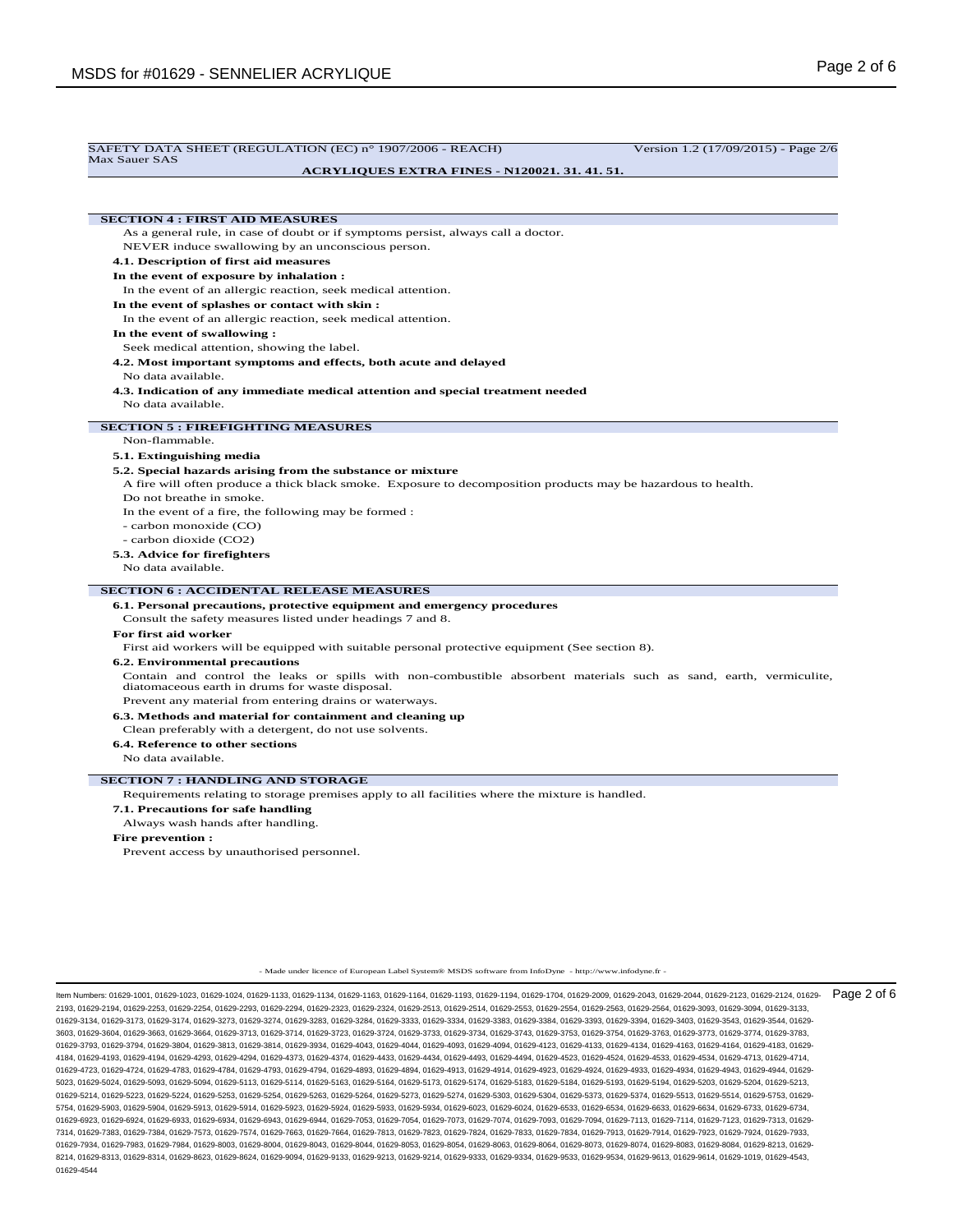| Max Sauer SAS                                                                                                                             | <b>ACRYLIQUES EXTRA FINES - N120021. 31. 41. 51.</b> |                 |
|-------------------------------------------------------------------------------------------------------------------------------------------|------------------------------------------------------|-----------------|
|                                                                                                                                           |                                                      |                 |
| Recommended equipment and procedures :                                                                                                    |                                                      |                 |
| For personal protection, see section 8.                                                                                                   |                                                      |                 |
| Observe precautions stated on label and also industrial safety regulations.                                                               |                                                      |                 |
| <b>Prohibited equipment and procedures :</b>                                                                                              |                                                      |                 |
| No smoking, eating or drinking in areas where the mixture is used.                                                                        |                                                      |                 |
| 7.2. Conditions for safe storage, including any incompatibilities                                                                         |                                                      |                 |
| No data available.                                                                                                                        |                                                      |                 |
| <b>Storage</b>                                                                                                                            |                                                      |                 |
| Keep out of reach of children.                                                                                                            |                                                      |                 |
| Packaging                                                                                                                                 |                                                      |                 |
| Always keep in packaging made of an identical material to the original.                                                                   |                                                      |                 |
| 7.3. Specific end use(s)                                                                                                                  |                                                      |                 |
| No data available.                                                                                                                        |                                                      |                 |
| <b>SECTION 8 : EXPOSURE CONTROLS/PERSONAL PROTECTION</b>                                                                                  |                                                      |                 |
| 8.1. Control parameters                                                                                                                   |                                                      |                 |
| No data available.                                                                                                                        |                                                      |                 |
| 8.2. Exposure controls                                                                                                                    |                                                      |                 |
| Personal protection measures, such as personal protective equipment                                                                       |                                                      |                 |
| Pictogram(s) indicating the obligation of wearing personal protective equipment (PPE) :                                                   |                                                      |                 |
|                                                                                                                                           |                                                      |                 |
|                                                                                                                                           |                                                      |                 |
| Use personal protective equipment that is clean and has been properly maintained.                                                         |                                                      |                 |
| Store personal protective equipment in a clean place, away from the work area.                                                            |                                                      |                 |
| Never eat, drink or smoke during use. Remove and wash contaminated clothing before re-using. Ensure that there is adequate                |                                                      |                 |
| ventilation, especially in confined areas.                                                                                                |                                                      |                 |
| - Eye / face protection                                                                                                                   |                                                      |                 |
| Avoid contact with eyes.                                                                                                                  |                                                      |                 |
| Use eye protectors designed to protect against liquid splashes<br>Before handling, wear safety goggles in accordance with standard EN166. |                                                      |                 |
| - Hand protection                                                                                                                         |                                                      |                 |
| Wear suitable protective gloves in the event of prolonged or repeated skin contact.                                                       |                                                      |                 |
| Type of gloves recommended :                                                                                                              |                                                      |                 |
| - Natural latex                                                                                                                           |                                                      |                 |
| - Body protection                                                                                                                         |                                                      |                 |
| Work clothing worn by personnel shall be laundered regularly.                                                                             |                                                      |                 |
| After contact with the product, all parts of the body that have been soiled must be washed.                                               |                                                      |                 |
| <b>SECTION 9: PHYSICAL AND CHEMICAL PROPERTIES</b>                                                                                        |                                                      |                 |
| 9.1. Information on basic physical and chemical properties                                                                                |                                                      |                 |
| <b>General information:</b>                                                                                                               |                                                      |                 |
| Physical state:                                                                                                                           |                                                      | Viscous liquid. |
| <b>Important health, safety and environmental information</b>                                                                             |                                                      |                 |
| pH:                                                                                                                                       | Not stated.                                          |                 |
|                                                                                                                                           |                                                      | Slightly basic. |
| Boiling point/boiling range:                                                                                                              |                                                      | Not specified.  |
| Flash point interval:                                                                                                                     |                                                      | Not relevant.   |
| Vapour pressure $(50^{\circ}C)$ :                                                                                                         |                                                      | Not relevant.   |
| Density:                                                                                                                                  | >1                                                   |                 |
|                                                                                                                                           |                                                      |                 |
|                                                                                                                                           |                                                      |                 |

2193, 01629-2194, 01629-2253, 01629-2254, 01629-2293, 01629-2294, 01629-2323, 01629-2324, 01629-2513, 01629-2514, 01629-2553, 01629-2554, 01629-2563, 01629-2564, 01629-3093, 01629-3094, 01629-3133, 01629-3134, 01629-3173, 01629-3174, 01629-3273, 01629-3274, 01629-3283, 01629-3284, 01629-3333, 01629-3334, 01629-3383, 01629-3384, 01629-3393, 01629-3394, 01629-3403, 01629-3543, 01629-3544, 01629- 3603, 01629-3604, 01629-3663, 01629-3664, 01629-3713, 01629-3714, 01629-3723, 01629-3724, 01629-3733, 01629-3734, 01629-3743, 01629-3753, 01629-3754, 01629-3763, 01629-3773, 01629-3774, 01629-3783, 01629-3793, 01629-3794, 01629-3804, 01629-3813, 01629-3814, 01629-3934, 01629-4043, 01629-4044, 01629-4093, 01629-4094, 01629-4123, 01629-4133, 01629-4134, 01629-4163, 01629-4164, 01629-4183, 01629- 4184, 01629-4193, 01629-4194, 01629-4293, 01629-4294, 01629-4373, 01629-4374, 01629-4433, 01629-4434, 01629-4493, 01629-4494, 01629-4523, 01629-4524, 01629-4533, 01629-4534, 01629-4713, 01629-4714, 01629-4723, 01629-4724, 01629-4783, 01629-4784, 01629-4793, 01629-4794, 01629-4893, 01629-4894, 01629-4913, 01629-4914, 01629-4923, 01629-4924, 01629-4933, 01629-4934, 01629-4943, 01629-4944, 01629- 5023, 01629-5024, 01629-5093, 01629-5094, 01629-5113, 01629-5114, 01629-5163, 01629-5164, 01629-5173, 01629-5174, 01629-5183, 01629-5184, 01629-5193, 01629-5194, 01629-5203, 01629-5204, 01629-5213, 01629-5214, 01629-5223, 01629-5224, 01629-5253, 01629-5254, 01629-5263, 01629-5264, 01629-5273, 01629-5274, 01629-5303, 01629-5304, 01629-5373, 01629-5374, 01629-5513, 01629-5514, 01629-5753, 01629- 5754, 01629-5903, 01629-5904, 01629-5913, 01629-5914, 01629-5923, 01629-5924, 01629-5933, 01629-5934, 01629-6023, 01629-6024, 01629-6533, 01629-6534, 01629-6633, 01629-6634, 01629-6733, 01629-6734, 01629-6923, 01629-6924, 01629-6933, 01629-6934, 01629-6943, 01629-6944, 01629-7053, 01629-7054, 01629-7073, 01629-7074, 01629-7093, 01629-7094, 01629-7113, 01629-7114, 01629-7123, 01629-7313, 01629- 7314, 01629-7383, 01629-7384, 01629-7573, 01629-7574, 01629-7663, 01629-7664, 01629-7813, 01629-7823, 01629-7824, 01629-7833, 01629-7834, 01629-7913, 01629-7914, 01629-7923, 01629-7924, 01629-7933, 01629-7934, 01629-7983, 01629-7984, 01629-8003, 01629-8004, 01629-8043, 01629-8044, 01629-8053, 01629-8054, 01629-8063, 01629-8064, 01629-8073, 01629-8074, 01629-8083, 01629-8084, 01629-8213, 01629- 8214, 01629-8313, 01629-8314, 01629-8623, 01629-8624, 01629-9094, 01629-9133, 01629-9213, 01629-9214, 01629-9333, 01629-9334, 01629-9533, 01629-9534, 01629-9613, 01629-9614, 01629-1019, 01629-4543, 01629-4544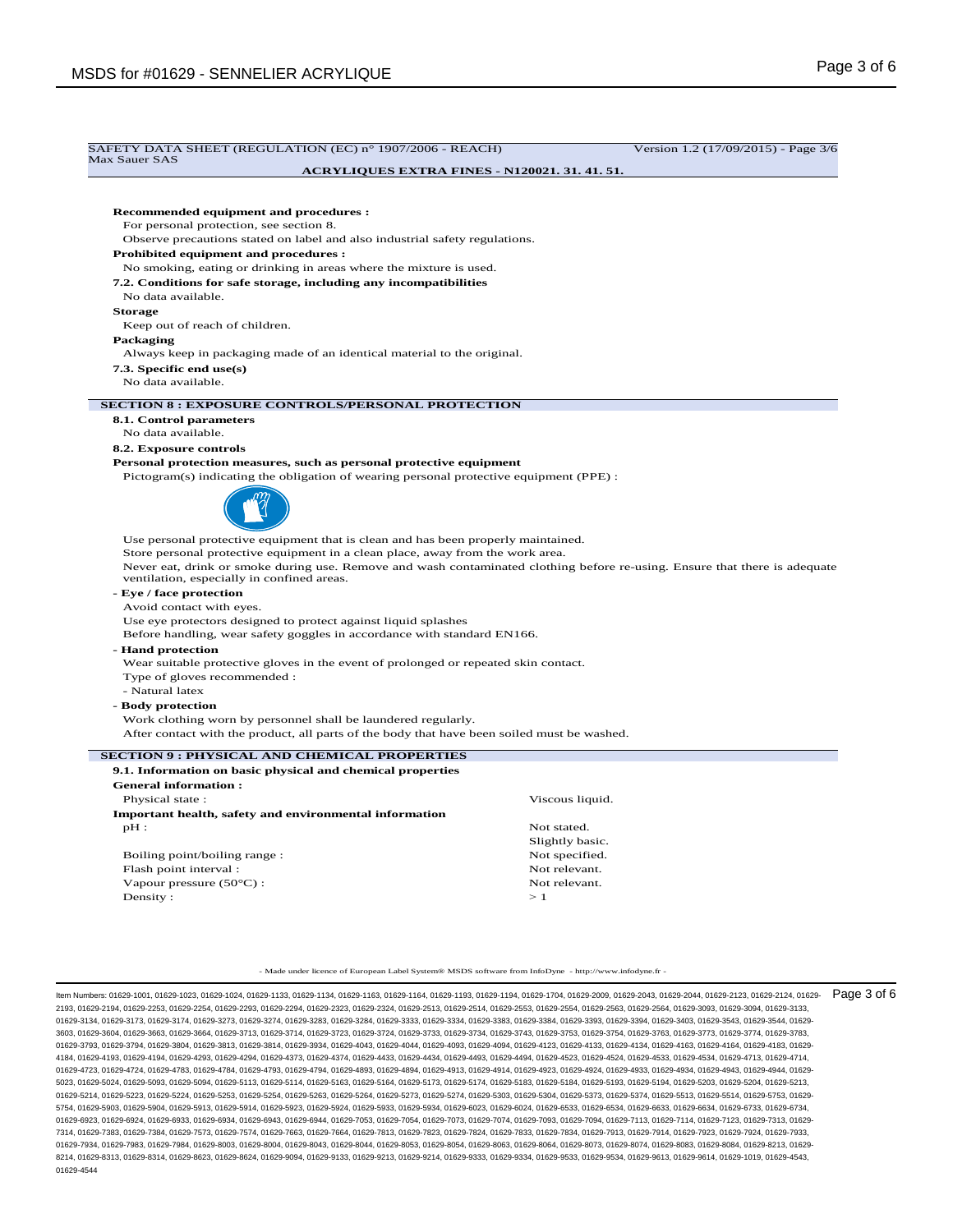| ACRYLIQUES EXTRA FINES - N120021. 31. 41. 51.<br>Water solubility:<br>Melting point/melting range:<br>Self-ignition temperature :<br>Decomposition point/decomposition range :<br>9.2. Other information | Dilutable.<br>Not specified. |
|----------------------------------------------------------------------------------------------------------------------------------------------------------------------------------------------------------|------------------------------|
|                                                                                                                                                                                                          |                              |
|                                                                                                                                                                                                          |                              |
|                                                                                                                                                                                                          |                              |
|                                                                                                                                                                                                          |                              |
|                                                                                                                                                                                                          | Not specified.               |
|                                                                                                                                                                                                          | Not specified.               |
| No data available.                                                                                                                                                                                       |                              |
|                                                                                                                                                                                                          |                              |
| <b>SECTION 10 : STABILITY AND REACTIVITY</b><br>10.1. Reactivity                                                                                                                                         |                              |
| No data available.                                                                                                                                                                                       |                              |
|                                                                                                                                                                                                          |                              |
| 10.2. Chemical stability<br>This mixture is stable under the recommended handling and storage conditions in section 7.                                                                                   |                              |
| 10.3. Possibility of hazardous reactions                                                                                                                                                                 |                              |
| No data available.                                                                                                                                                                                       |                              |
| 10.4. Conditions to avoid                                                                                                                                                                                |                              |
| 10.5. Incompatible materials                                                                                                                                                                             |                              |
| 10.6. Hazardous decomposition products                                                                                                                                                                   |                              |
| The thermal decomposition may release/form :                                                                                                                                                             |                              |
| - carbon monoxide (CO)                                                                                                                                                                                   |                              |
| - carbon dioxide (CO2)                                                                                                                                                                                   |                              |
| <b>SECTION 11 : TOXICOLOGICAL INFORMATION</b>                                                                                                                                                            |                              |
| 11.1. Information on toxicological effects                                                                                                                                                               |                              |
| No data available.                                                                                                                                                                                       |                              |
| 11.1.1. Substances                                                                                                                                                                                       |                              |
| No toxicological data available for the substances.                                                                                                                                                      |                              |
| 11.1.2. Mixture                                                                                                                                                                                          |                              |
| <b>Respiratory or skin sensitisation:</b>                                                                                                                                                                |                              |
| Contains at least one sensitising substance. May cause an allergic reaction.                                                                                                                             |                              |
| <b>SECTION 12 : ECOLOGICAL INFORMATION</b>                                                                                                                                                               |                              |
| 12.1. Toxicity                                                                                                                                                                                           |                              |
| 12.1.2. Mixtures                                                                                                                                                                                         |                              |
| No aquatic toxicity data available for the mixture.                                                                                                                                                      |                              |
| 12.2. Persistence and degradability                                                                                                                                                                      |                              |
| No data available.                                                                                                                                                                                       |                              |
| 12.3. Bioaccumulative potential                                                                                                                                                                          |                              |
| No data available.                                                                                                                                                                                       |                              |
| 12.4. Mobility in soil                                                                                                                                                                                   |                              |
| No data available.                                                                                                                                                                                       |                              |
| 12.5. Results of PBT and vPvB assessment                                                                                                                                                                 |                              |
| No data available.                                                                                                                                                                                       |                              |
| 12.6. Other adverse effects                                                                                                                                                                              |                              |
| No data available.                                                                                                                                                                                       |                              |
| <b>SECTION 13 : DISPOSAL CONSIDERATIONS</b>                                                                                                                                                              |                              |
| Proper waste management of the mixture and/or its container must be determined in accordance with Directive 2008/98/EC.                                                                                  |                              |
| 13.1. Waste treatment methods                                                                                                                                                                            |                              |
| Do not pour into drains or waterways.                                                                                                                                                                    |                              |

- Made under licence of European Label System® MSDS software from InfoDyne - http://www.infodyne.fr -

ltem Numbers: 01629-1001, 01629-1023, 01629-1024, 01629-1133, 01629-1134, 01629-1163, 01629-1163, 01629-1193, 01629-1194, 01629-2040, 01629-2009, 01629-2043, 01629-2044, 01629-2123, 01629-2124, 01629-2124, 01629-2124, 0162 2193, 01629-2194, 01629-2253, 01629-2254, 01629-2293, 01629-2294, 01629-2323, 01629-2324, 01629-2513, 01629-2514, 01629-2553, 01629-2554, 01629-2563, 01629-2564, 01629-3093, 01629-3094, 01629-3133, 01629-3134, 01629-3173, 01629-3174, 01629-3273, 01629-3274, 01629-3283, 01629-3284, 01629-3333, 01629-3334, 01629-3383, 01629-3384, 01629-3393, 01629-3394, 01629-3403, 01629-3543, 01629-3544, 01629- 3603, 01629-3604, 01629-3663, 01629-3664, 01629-3713, 01629-3714, 01629-3723, 01629-3724, 01629-3733, 01629-3734, 01629-3743, 01629-3753, 01629-3754, 01629-3763, 01629-3773, 01629-3774, 01629-3783, 01629-3793, 01629-3794, 01629-3804, 01629-3813, 01629-3814, 01629-3934, 01629-4043, 01629-4044, 01629-4093, 01629-4094, 01629-4123, 01629-4133, 01629-4134, 01629-4163, 01629-4164, 01629-4183, 01629- 4184, 01629-4193, 01629-4194, 01629-4293, 01629-4294, 01629-4373, 01629-4374, 01629-4433, 01629-4434, 01629-4493, 01629-4494, 01629-4523, 01629-4524, 01629-4533, 01629-4534, 01629-4713, 01629-4714, 01629-4723, 01629-4724, 01629-4783, 01629-4784, 01629-4793, 01629-4794, 01629-4893, 01629-4894, 01629-4913, 01629-4914, 01629-4923, 01629-4924, 01629-4933, 01629-4933, 01629-4933, 01629-4933, 01629-4933, 01629-4933, 01629-4 5023, 01629-5024, 01629-5093, 01629-5094, 01629-5113, 01629-5114, 01629-5163, 01629-5164, 01629-5173, 01629-5174, 01629-5183, 01629-5184, 01629-5193, 01629-5194, 01629-5203, 01629-5204, 01629-5213, 01629-5214, 01629-5223, 01629-5224, 01629-5253, 01629-5254, 01629-5263, 01629-5264, 01629-5273, 01629-5274, 01629-5303, 01629-5304, 01629-5373, 01629-5374, 01629-5513, 01629-5514, 01629-5753, 01629- 5754, 01629-5903, 01629-5904, 01629-5913, 01629-5914, 01629-5923, 01629-5924, 01629-5933, 01629-5934, 01629-6023, 01629-6024, 01629-6533, 01629-6534, 01629-6633, 01629-6634, 01629-6733, 01629-6734, 01629-6923, 01629-6924, 01629-6933, 01629-6934, 01629-6943, 01629-6944, 01629-7053, 01629-7054, 01629-7073, 01629-7074, 01629-7093, 01629-7094, 01629-7113, 01629-7114, 01629-7123, 01629-7313, 01629- 7314, 01629-7383, 01629-7384, 01629-7573, 01629-7574, 01629-7663, 01629-7664, 01629-7813, 01629-7823, 01629-7824, 01629-7833, 01629-7834, 01629-7913, 01629-7914, 01629-7923, 01629-7924, 01629-7933, 01629-7934, 01629-7983, 01629-7984, 01629-8003, 01629-8004, 01629-8044, 01629-8053, 01629-8064, 01629-8063, 01629-8063, 01629-8063, 01629-8074, 01629-8074, 01629-8083, 01629-8084, 01629-8074, 01629-8074, 01629-8083, 01629-8 8214, 01629-8313, 01629-8314, 01629-8623, 01629-8624, 01629-9094, 01629-9133, 01629-9213, 01629-9214, 01629-9333, 01629-9334, 01629-9533, 01629-9534, 01629-9613, 01629-9614, 01629-1019, 01629-4543, 01629-4544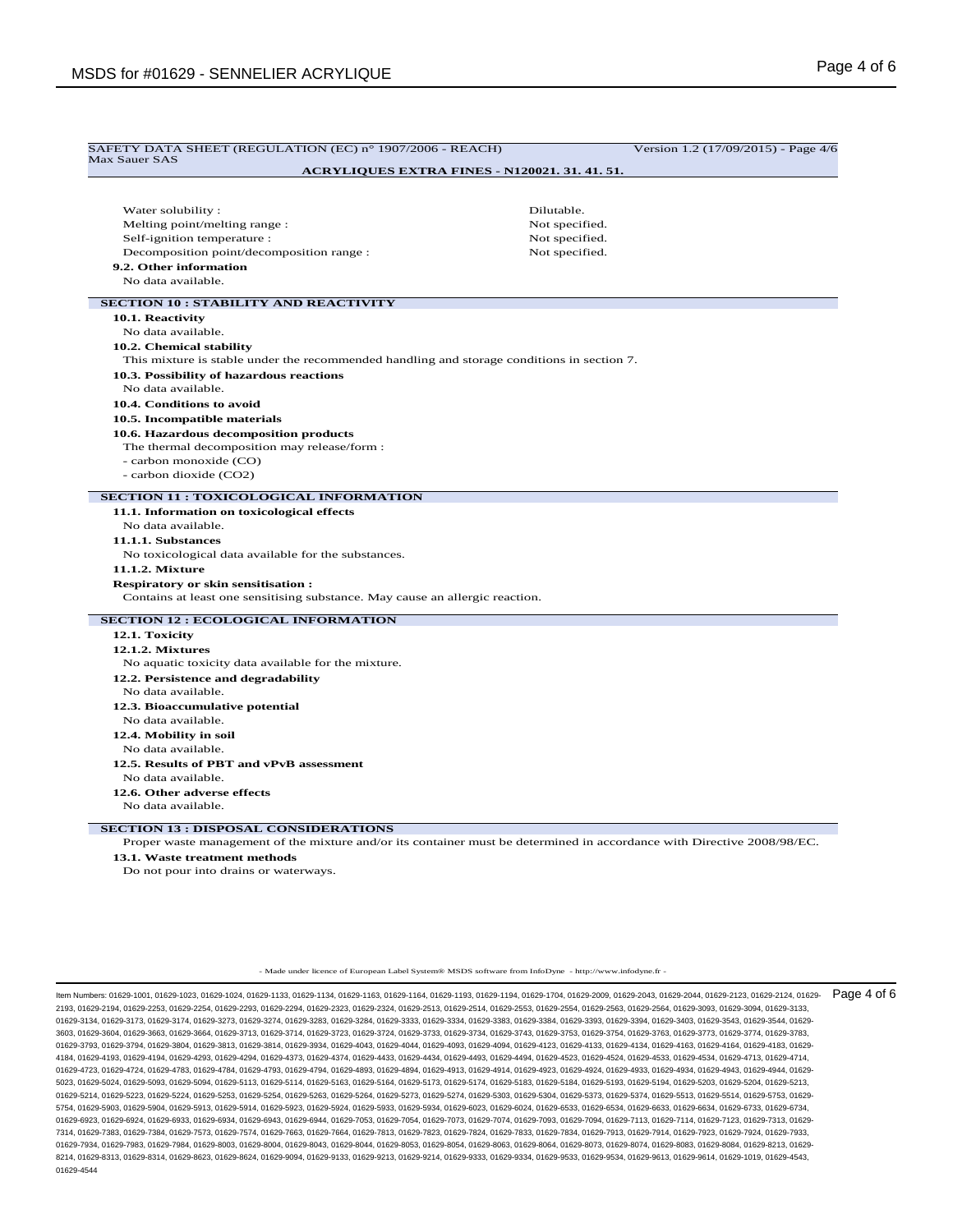| SAFETY DATA SHEET (REGULATION (EC) n° 1907/2006 - REACH)<br>Max Sauer SAS                                                                                                           | Version 1.2 (17/09/2015) - Page 5/6 |
|-------------------------------------------------------------------------------------------------------------------------------------------------------------------------------------|-------------------------------------|
| <b>ACRYLIQUES EXTRA FINES - N120021. 31. 41. 51.</b>                                                                                                                                |                                     |
|                                                                                                                                                                                     |                                     |
| Waste:                                                                                                                                                                              |                                     |
| Waste management is carried out without endangering human health, without harming the environment and, in particular<br>without risk to water, air, soil, plants or animals.        |                                     |
| Recycle or dispose of waste in compliance with current legislation, preferably via a certified collector or company.                                                                |                                     |
| Do not contaminate the ground or water with waste, do not dispose of waste into the environment.                                                                                    |                                     |
| Soiled packaging:                                                                                                                                                                   |                                     |
| Empty container completely. Keep label(s) on container.                                                                                                                             |                                     |
| Give to a certified disposal contractor.                                                                                                                                            |                                     |
| <b>SECTION 14 : TRANSPORT INFORMATION</b>                                                                                                                                           |                                     |
| Exempt from transport classification and labelling.                                                                                                                                 |                                     |
| Transport product in compliance with provisions of the ADR for road, RID for rail, IMDG for sea and ICAO/IATA for air<br>transport (ADR 2015 - IMDG 2014 - ICAO/IATA 2015).         |                                     |
| <b>SECTION 15: REGULATORY INFORMATION</b>                                                                                                                                           |                                     |
| 15.1. Safety, health and environmental regulations/legislation specific for the substance or mixture                                                                                |                                     |
| - Classification and labelling information included in section 2:                                                                                                                   |                                     |
| The following regulations have been used:                                                                                                                                           |                                     |
| - EU Regulation No. 1272/2008 amended by EU Regulation No. 487/2013.                                                                                                                |                                     |
| - EU Regulation No. 1272/2008 amended by EU Regulation No. 758/2013.                                                                                                                |                                     |
| - EU Regulation No. 1272/2008 amended by EU Regulation No. 944/2013.                                                                                                                |                                     |
| - EU Regulation No. 1272/2008 amended by EU Regulation No. 605/2014.                                                                                                                |                                     |
| - Container information:                                                                                                                                                            |                                     |
| No data available.                                                                                                                                                                  |                                     |
| - Particular provisions :                                                                                                                                                           |                                     |
| No data available.                                                                                                                                                                  |                                     |
| - Standardised American system for the identification of hazards presented by the product in view of emergency<br>procedures (NFPA 704):                                            |                                     |
| NFPA 704, Labelling: Health=0 Inflammability=1 Instability/Reactivity=1 Specific Risk=none                                                                                          |                                     |
|                                                                                                                                                                                     |                                     |
|                                                                                                                                                                                     |                                     |
|                                                                                                                                                                                     |                                     |
|                                                                                                                                                                                     |                                     |
|                                                                                                                                                                                     |                                     |
| 15.2. Chemical safety assessment                                                                                                                                                    |                                     |
| No data available.                                                                                                                                                                  |                                     |
| <b>SECTION 16 : OTHER INFORMATION</b>                                                                                                                                               |                                     |
| Since the user's working conditions are not known by us, the information supplied on this safety data sheet is based on our                                                         |                                     |
| current level of knowledge and on national and community regulations.                                                                                                               |                                     |
| The mixture must not be used for other uses than those specified in section 1 without having first obtained written handling<br>instructions.                                       |                                     |
| It is at all times the responsibility of the user to take all necessary measures to comply with legal requirements and local<br>regulations.                                        |                                     |
| The information in this safety data sheet must be regarded as a description of the safety requirements relating to the mixture<br>and not as a guarantee of the properties thereof. |                                     |
| Wording of the phrases mentioned in section 3 :                                                                                                                                     |                                     |

|      | ", or ding or the pairwoo memoried in because $\epsilon$ |
|------|----------------------------------------------------------|
| H301 | Toxic if swallowed.                                      |

| H311 | Toxic in contact with skin.              |
|------|------------------------------------------|
| H314 | Causes severe skin burns and eye damage. |
| H317 | May cause an allergic skin reaction.     |
| H331 | Toxic if inhaled.                        |

- Made under licence of European Label System® MSDS software from InfoDyne - http://www.infodyne.fr -

ltem Numbers: 01629-1001, 01629-1023, 01629-1024, 01629-1133, 01629-1134, 01629-1163, 01629-1163, 01629-1193, 01629-1194, 01629-2040, 01629-2009, 01629-2043, 01629-2044, 01629-2123, 01629-2124, 01629-2124, 01629-2124, 0162 2193, 01629-2194, 01629-2253, 01629-2254, 01629-2293, 01629-2294, 01629-2323, 01629-2324, 01629-2513, 01629-2514, 01629-2553, 01629-2554, 01629-2563, 01629-2564, 01629-3093, 01629-3094, 01629-3133, 01629-3134, 01629-3173, 01629-3174, 01629-3273, 01629-3274, 01629-3283, 01629-3284, 01629-3333, 01629-3334, 01629-3383, 01629-3384, 01629-3393, 01629-3394, 01629-3403, 01629-3543, 01629-3544, 01629- 3603, 01629-3604, 01629-3663, 01629-3664, 01629-3713, 01629-3714, 01629-3723, 01629-3724, 01629-3733, 01629-3734, 01629-3743, 01629-3753, 01629-3754, 01629-3763, 01629-3773, 01629-3774, 01629-3783, 01629-3793, 01629-3794, 01629-3804, 01629-3813, 01629-3814, 01629-3934, 01629-4043, 01629-4044, 01629-4093, 01629-4094, 01629-4123, 01629-4133, 01629-4134, 01629-4163, 01629-4164, 01629-4183, 01629- 4184, 01629-4193, 01629-4194, 01629-4293, 01629-4294, 01629-4373, 01629-4374, 01629-4433, 01629-4434, 01629-4493, 01629-4494, 01629-4523, 01629-4524, 01629-4533, 01629-4534, 01629-4713, 01629-4714, 01629-4723, 01629-4724, 01629-4783, 01629-4784, 01629-4793, 01629-4794, 01629-4893, 01629-4894, 01629-4913, 01629-4914, 01629-4923, 01629-4924, 01629-4933, 01629-4933, 01629-4933, 01629-4933, 01629-4933, 01629-4933, 01629-4 5023, 01629-5024, 01629-5093, 01629-5094, 01629-5113, 01629-5114, 01629-5163, 01629-5164, 01629-5173, 01629-5174, 01629-5183, 01629-5184, 01629-5193, 01629-5194, 01629-5203, 01629-5204, 01629-5213, 01629-5214, 01629-5223, 01629-5224, 01629-5253, 01629-5254, 01629-5263, 01629-5264, 01629-5273, 01629-5274, 01629-5303, 01629-5304, 01629-5373, 01629-5374, 01629-5513, 01629-5514, 01629-5753, 01629- 5754, 01629-5903, 01629-5904, 01629-5913, 01629-5914, 01629-5923, 01629-5924, 01629-5933, 01629-5934, 01629-6023, 01629-6024, 01629-6533, 01629-6534, 01629-6633, 01629-6634, 01629-6733, 01629-6734, 01629-6923, 01629-6924, 01629-6933, 01629-6934, 01629-6943, 01629-6944, 01629-7053, 01629-7054, 01629-7073, 01629-7074, 01629-7093, 01629-7094, 01629-7113, 01629-7114, 01629-7123, 01629-7313, 01629- 7314, 01629-7383, 01629-7384, 01629-7573, 01629-7574, 01629-7663, 01629-7664, 01629-7813, 01629-7823, 01629-7824, 01629-7833, 01629-7834, 01629-7913, 01629-7914, 01629-7923, 01629-7924, 01629-7933, 01629-7934, 01629-7983, 01629-7984, 01629-8003, 01629-8004, 01629-8044, 01629-8053, 01629-8064, 01629-8063, 01629-8063, 01629-8063, 01629-8074, 01629-8074, 01629-8083, 01629-8084, 01629-8074, 01629-8074, 01629-8083, 01629-8 8214, 01629-8313, 01629-8314, 01629-8623, 01629-8624, 01629-9094, 01629-9133, 01629-9213, 01629-9214, 01629-9333, 01629-9334, 01629-9533, 01629-9534, 01629-9613, 01629-9614, 01629-1019, 01629-4543, 01629-4544